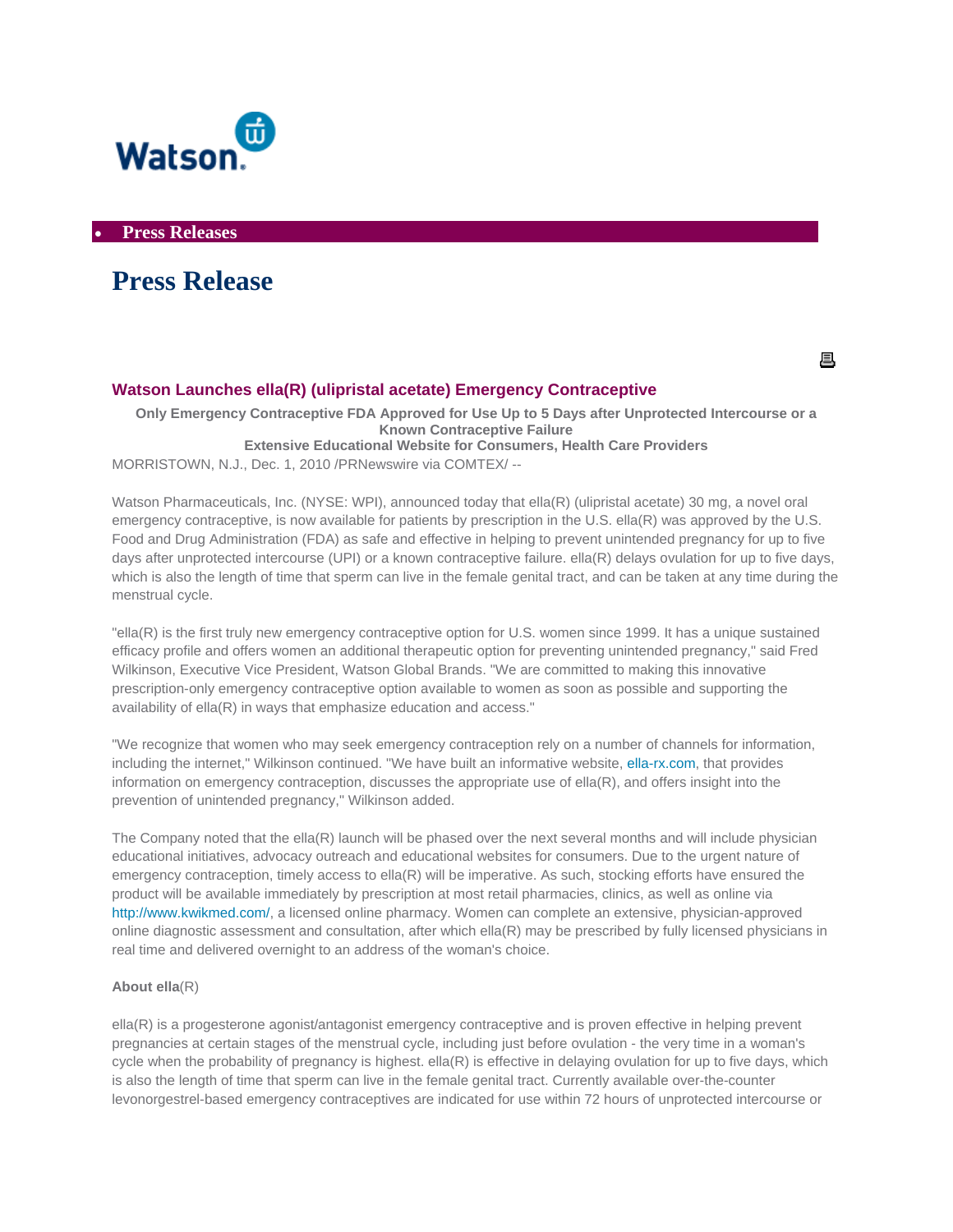contraceptive failure and their effectiveness in preventing pregnancy decreases over time.

Throughout its extensive clinical investigation, ella(R) consistently demonstrated safe and effective pregnancy prevention. Among women who were administered ella(R) within 72 hours of UPI, the observed pregnancy rate was 1.9%, significantly lower than the expected pregnancy rate (5.6%). Among women who were administered ella(R) 48- 120 hours post-UPI, the observed pregnancy rate was 2.2% -- again, significantly lower than the expected pregnancy rate (5.5%).

Among the more than 2,600 women who have received ella(R) in clinical trials, the most commonly reported adverse events were headache (18%), abdominal pain (12%), nausea (12%), dysmenorrhea (9%), fatigue (6%) and dizziness (5%) - a profile similar to that of other available oral emergency contraceptives.

ella(R) should not be used during an existing or suspected pregnancy, and should not replace a regular method of contraception. ella(R) may reduce the contraceptive action of regular hormonal contraceptive methods. Therefore, after use of ella(R), a reliable barrier method of contraception should be used with subsequent acts of intercourse that occur in that same menstrual cycle. Repeated use of ella(R) within the same menstrual cycle is not recommended. ella(R) is not indicated for termination of an existing pregnancy. ella(R) does not protect against HIV (AIDS) or other sexually transmitted infections. and women who become pregnant or complain of lower abdominal pain after taking ella(R) should be examined for the possibility of an ectopic pregnancy.

Ulipristal acetate has been available in Europe as an emergency contraceptive since October 2009, where it is marketed by its developer, HRA Pharma as ellaOne(R). Watson is the exclusive marketer of ella(R) in the U.S. under terms of a distribution agreement announced earlier this year.

For additional information, including full prescribing information, please visit <http://www.ella-rx.com/>or call 1-855-ellanow.

#### **Emergency Contraception - the Unmet Need**

The technology of prophylactic contraception is imperfect. Condoms break. Oral contraceptives can and do fail. Even female sterilization, assumed by many women to be 100 percent effective, is associated with a failure rate of 0.5% during the first year. Of the 6.4 million pregnancies carried to term in the US in 2001, almost half (49%) were unintended. Nearly half (48%) of these unintended pregnancies are among women using regular methods of birth control where a failure occurred.

According to the Centers for Disease Control and Prevention (CDC), unintended pregnancy can be associated with an increased risk of morbidity for women - as well as with health behaviors during pregnancy that are associated with adverse events, including a delay in prenatal care.

#### **About Watson Pharmaceuticals, Inc.**

Watson Pharmaceuticals, Inc. is a leading global specialty pharmaceutical company. The Company is engaged in the development and distribution of generic pharmaceuticals and specialized branded pharmaceutical products focused on urology and women's health. Watson has operations in many of the world's established and growing international markets. In the U.S., the Watson brand portfolio includes RAPAFLO(R), GELNIQUE(R), Oxytrol(R), TRELSTAR(R), Crinone(R) and INFeD(R). In addition, Watson markets the following brands under co-promotion agreements: AndroGel(R), with Solvay Pharmaceuticals, Inc., and Femring(R), with Warner Chilcott Limited. The Watson brand pipeline portfolio includes a number of products, including Prochieve(R), under development with Columbia Laboratories for prevention of pre-term birth in women with a short cervix, recombinant follicle stimulating hormone (rFSH) in development with Itero Biopharmaceuticals for female infertility, and three novel new contraceptives. All other trademarks are the property of their respective owners. For press release and other company information, visit Watson Pharmaceuticals' Web site at [www.Watson.com/](http://www.watson.com/)